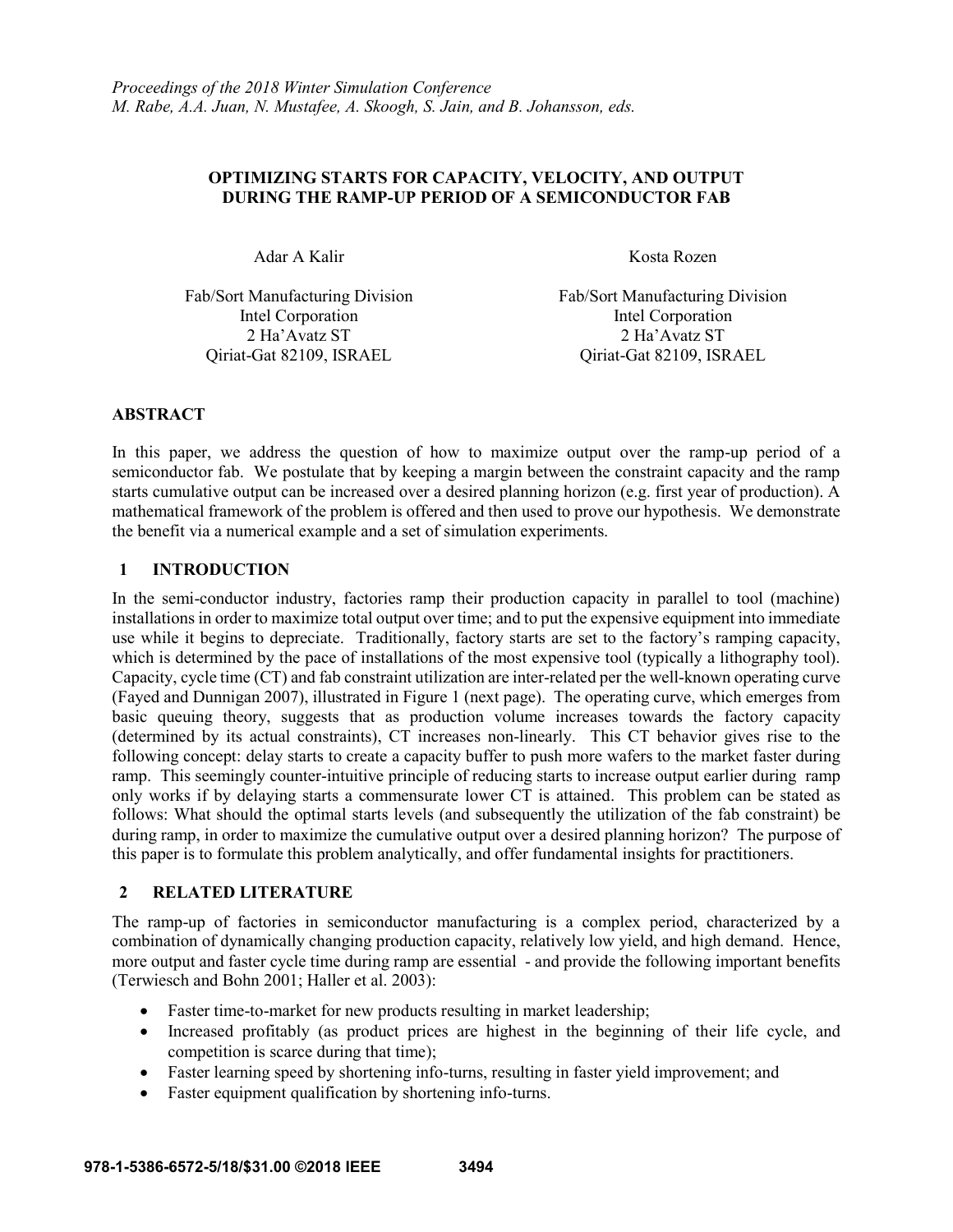*Kalir and Rozen*



Figure 1: The Operating Curve (based on G/G/m queuing model).

Leachman and Hodges (1996) show that semiconductor manufacturing is characterized by immature processes and immature processing equipment with relatively short lives, resulting in low yields during ramps, and that short cycle time and fast learning speed is critical for long-term success. Terwiesch and Bohn (2001) analyze major trade-off that occurs during ramp between learning speed (which requires experiments that consume production capacity) and production output (which competes for the same capacity). A different trade-off, between increasing production output and improving yield, is discussed in Benfer (1993) and Tirkel et al. (2016). The latter evaluate the trade-off between cost and yield, based on amount of in-line inspection (measurement of WIP wafers). Grewal et al. (1998) describe the development and application of an integrated static capacity and dynamic simulation analysis methodology for defining equipment purchasing plan with the goal of reducing CT during ramp while minimizing capital equipment expenditures by quantifying CT and capital trade-offs for different toolsets. However, no work to date has looked at trade-offs between installed capacity, CT, and output during ramp.

# **3 FORMULATION OF THE PROBLEM**

In a typical ramp, executed in fixed ramp steps (i.e. every τ weeks), starts are increased by a volume of *v* wafers, until the end of the ramp is reached, at weekly starts of n*v*. The question we pose is: considering a planning horizon of *T*, and given the fixed ramp steps, what would be the optimal starts scheme in order to maximize total output? Is it truly the one of nearly matching starts with the installed capacity for a utilization of 99% or maybe this is a case of "less is more"; and by introducing less starts more output can be achieved over the ramp (and post ramp) planning horizon?

The notation used in this paper is summarized in Table 1. Let us denote the expected cycle time of an average wafer during the ramp by *CT*. Then, as shown in Figure 2, initial output of the fab would begin to accumulate after time *CT*. Therefore, if the planning horizon for which we maximize the cumulative output is *T*, the total duration for which output is accumulated is *T-CT*.

|  | Table 1: Notation and Abbreviations. |
|--|--------------------------------------|
|--|--------------------------------------|

| Number of ramp steps, $k = 1,,n$ .                  |
|-----------------------------------------------------|
| Number of weeks at each ramp step $k$ .             |
| Volume by which each ramp step is increased (fixed) |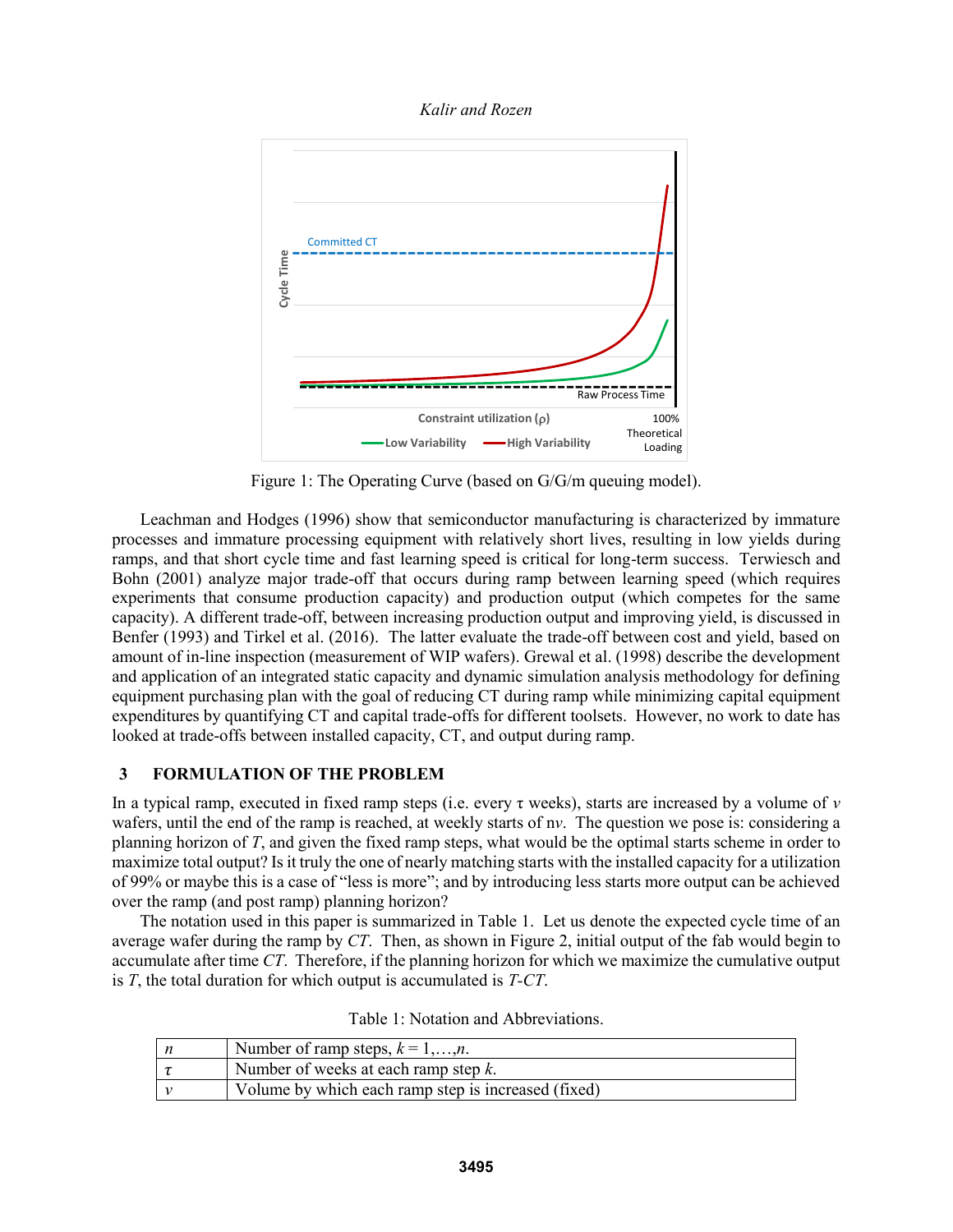*Kalir and Rozen*

|                  | Planning horizon                                                                    |
|------------------|-------------------------------------------------------------------------------------|
| CT               | Mean Cycle Time                                                                     |
| $\sqrt{a}$       | Planned Utilization (or occupancy rate) of the fab's constraint tool-set (station). |
| $\boldsymbol{A}$ | Planned factor's constraint availability                                            |
| RPT              | Raw Process Time of a single unit.                                                  |
| EPT              | Effective Process Time. $EPT = RPT/A$                                               |
| $C_{AR}$         | Coefficient of variation of the inter-arrival times                                 |
| $C_{EPT}$        | Coefficient of variation of the effective process (service) time                    |
|                  | Variability term of the CT equation                                                 |
| $\overline{U}$   | Utilization term of the CT equation                                                 |



Figure 2: Relationships between ramp starts, *CT*, and *T*.

In order to develop a mathematical model for this problem, note that shifting starts by a certain duration (e.g. by 4 weeks) is just one way to enforce a gap between the starts level and the fab's constraint capacity. A more generic way would be to consider starts that are a portion of the installed capacity at the constraint, which would then be equal to the fab's constraint utilization, denoted by  $\rho$ . In that case, starts at any point would be  $k(\rho v)$  instead of kv, where k is the k<sup>th</sup> step in the ramp. Knowing what the fab constraint would be, we can utilize the famous P-K equation to estimate the *CT* (Hopp and Spearman 2000). The equation is given by (1).

$$
CT \cong \left(\frac{C_{AR}^2 + C_{EPT}^2}{2}\right)\left(\frac{\rho}{1-\rho}\right)EPT + EPT = V \cdot U \cdot EPT + EPT \tag{1}
$$

Equation (1) is actually an approximation for a G/G/1 queuing system. It states that *CT* is approximately equal to the multiplication of three terms: a variability term, a utilization term, and a an effective process time term, respectively. Note that  $\rho$  in this expression represents the utilization of the fab constraint tool-set, and it is the same  $\rho$  which was introduced earlier to denote the starts entering the fab at each of the ramp steps. Next, we differentiate between two cases:

- Case 1: When  $T-CT \leq n\tau$  (ramp period)
- Case 2: When  $T-CT \geq n\tau$  (peak, or post ramp, period)

In case 1, for the cumulative output, we have:

$$
Output = \sum_{k=1}^{\frac{T - CT}{\tau}} \tau \cdot k \cdot (\rho v) \tag{2}
$$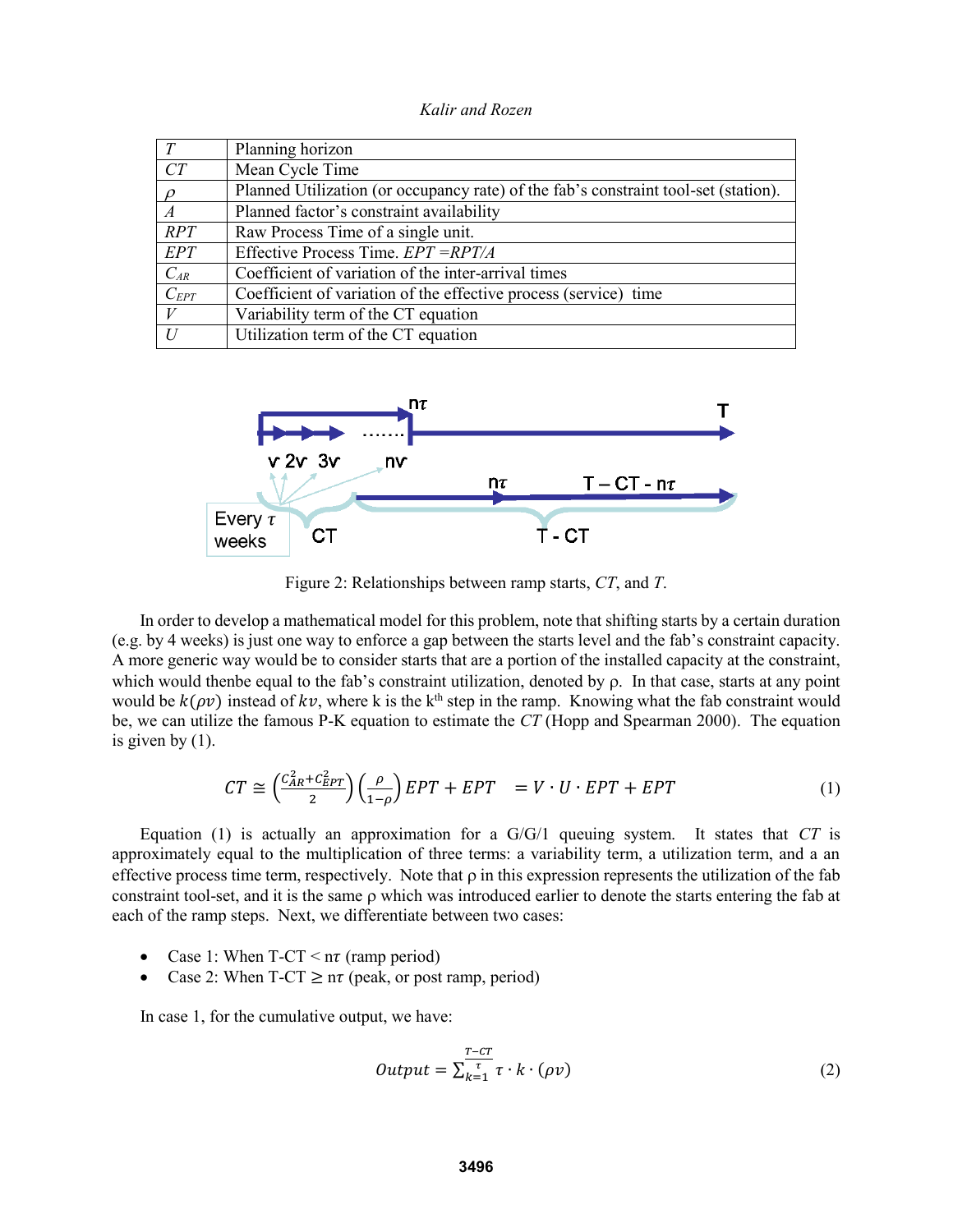The cumulative output function in Equation (2) is calculated as follows. There is a period of length *CT* in which starts are introduced into the fab but no output is yet attained (and therefore cumulative output is zero during this period). Then, output begins to accumulate but since only a period of *T-CT* is considered for this output (which is shorter than the entire ramp period,  $n\tau$ ), the output function sums-up only over the proportion of starts till the cutoff time *T*, which occurs before the end of the ramp. Re-arranging and simplifying (2), we get:

$$
Output = \tau \cdot (\rho v) \cdot \sum_{k=1}^{\tau - cT} k =
$$
  
=  $\frac{\tau \cdot (\rho v)}{2} \cdot \left(\frac{T - cT}{\tau}\right) \left(\frac{T - cT}{\tau} + 1\right) \approx \frac{\tau \cdot (\rho v)}{2} \cdot \left(\frac{T - cT}{\tau}\right)^2$  (3)

And when *T-CT*=  $n\tau$ , or alternately:  $\frac{T - CT}{\tau} = n$ , then the equation becomes:

$$
Output = \frac{\tau \cdot (\rho v)}{2} \cdot n^2 \tag{4}
$$

In case 2, when  $T-CT \geq n\tau$ , we get:

$$
Output = \frac{\tau \cdot (\rho v)}{2} \cdot n^2 + (T - CT - n\tau) \cdot (\rho n v) \tag{5}
$$

Equation (5) implies that post ramp, fab loading is still below its capacity, which is not a realistic case. More realistically, loading should increase to maximal capacity once the ramp is complete. This is captured in (6) by omitting  $\rho$  in the second term:

$$
Output = \frac{\tau \cdot (\rho v)}{2} \cdot n^2 + (T - CT - n\tau) \cdot (nv) \tag{6}
$$

An important note to make on Equations (2)-(6) is that yield loss is ignored in the output function. It has been implicitly assumed that the impact of yield loss is the same across all *CT* scenarios (i.e. that yield is *CT* neutral). Practically, at least in recent years, *CT* is presumably found to be positively correlated with higher yield (Tirkel et al. 2009).

The basic premise of our proposed model is that when substituting Equation (1) within Equation (6) for the *CT* term, a strictly concave function emerges for the output, which suggests a global unique maxima for a specific value of  $\rho$ . The proof of this can be found in Kalir and Rozen (2018).

#### **4 NUMERICAL EXAMPLE**

To illustrate the concavity nature of the output function, consider the numerical example depicted in Table 2. In this example, a ramp of 1K wafers every 4 weeks, to a peak of 10K is analyzed. The planning horizon is a full year (52 weeks). The variability coefficient is constant at 0.12. This value is based on actual fab data. As to why the coefficient is held constant through the ramp, the reader is referred to Kim and Uzsoy (2008), Manda et al. (2016) where offsetting effects are discussed, that may keep the coefficient fairly constant during ramp.

Based on this data, Figure 5 plots the output function against  $\rho$ . Note that the cumulative output has a global maxima for  $\rho = 0.80$ ., i.e. when starts into the fab are introduced at a ratio of 80% of the fab constraint capacity. Also, for values of  $\rho$  within  $\pm 5\%$ , the output sensitivity is relatively low and merely reduces by 2%. However, further deviation from the optima causes a rapid deterioration in output.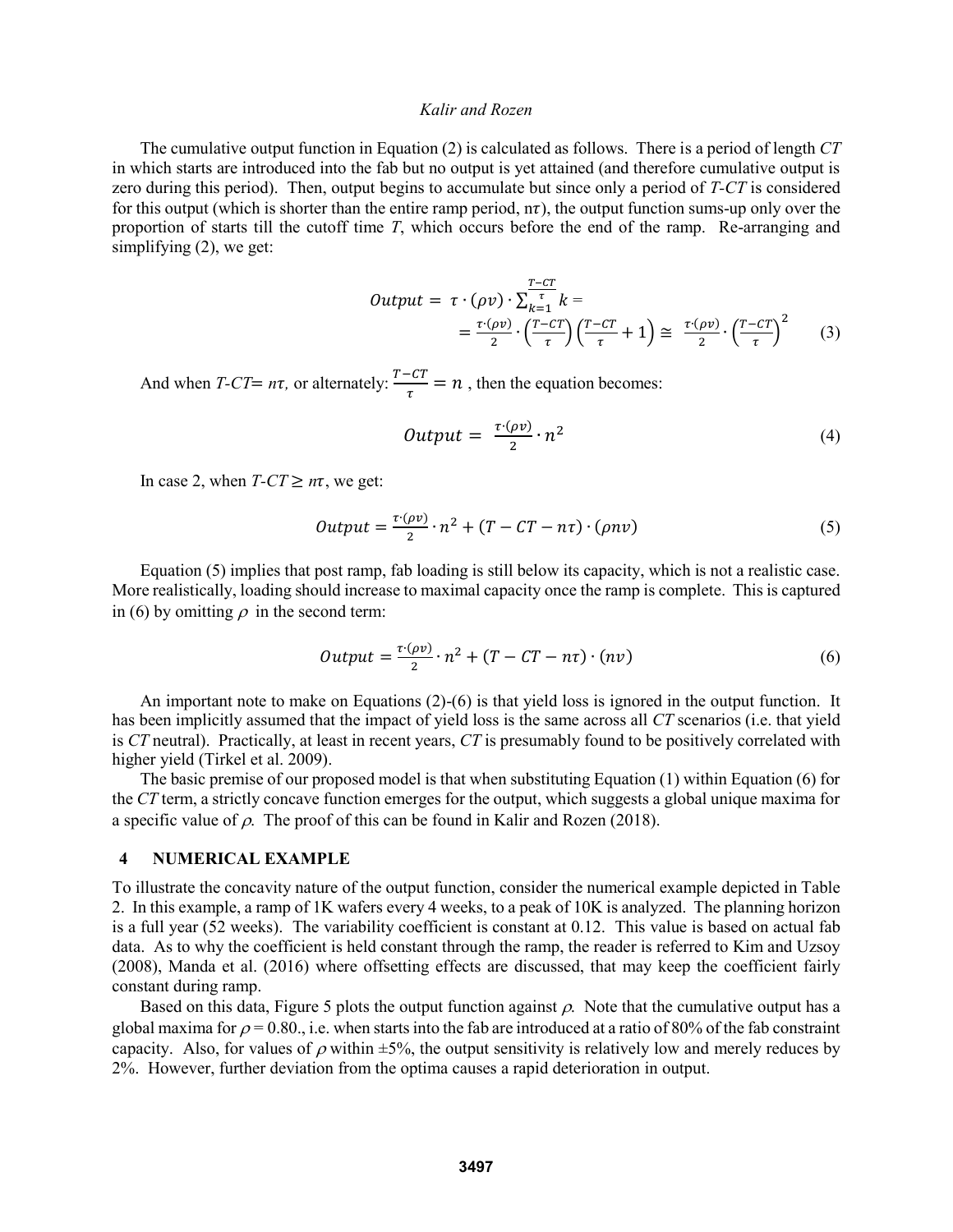| Parameter                     | Unit   | Value |
|-------------------------------|--------|-------|
| ν                             | wafers | 1000  |
| Τ.                            | weeks  |       |
| n                             |        | 10    |
| $\tau$                        | weeks  | 52    |
| $V$ (Variability coefficient) |        | 0.12  |
| EPT (approx. $\sim$ RPT)      | weeks  |       |

Table 2: Parameter values for numerical example.



Figure 3: Concave output function (numerical example).

# **5 SIMULATION EXPERIMENTS**

Next, we outline a small-scale simulation model that has been developed in order to validate the model from the previous section. Arena simulation software (version 15.00), was utilized and experiments were executed on a Core i5-4300U CPU at 1.9 GHz. Each experiment was replicated 200 times and simulated for a total of 15 equal periods: 10 ramp step periods and 5 stabilization periods (post end of ramp). As this is a transient simulation, the fab started without WIP and no warm-up period was introduced. The simulation model consists of three toolsets, with the following characteristics:

- Toolset A is a constraint ( $\rho = 97\%$ , remains constant throughout the ramp).
- Toolsets B and C are near-constraints ( $\rho = 90\%$ ).
- The number of tools is scaled linearly as ramp progresses:
	- o Toolset A begins with 2 tools at ramp start (1,000 wafer starts per week, or WSPW) and eventually increases to 20 tools at ramp peak (10,000 WSPW).
	- o Toolsets B and C begin with 1 tool at ramp start and increase to 10 tools each at peak.
- All toolsets have availability of 85%, with exponentially distributed downtime (MTBF is 40 hours and MTTR is 6 hours).
- Each toolset has two operations, with the following re-entrance sequence:  $A1\rightarrow B1\rightarrow C1$  $\rightarrow$ A2 $\rightarrow$ C2 $\rightarrow$ B2.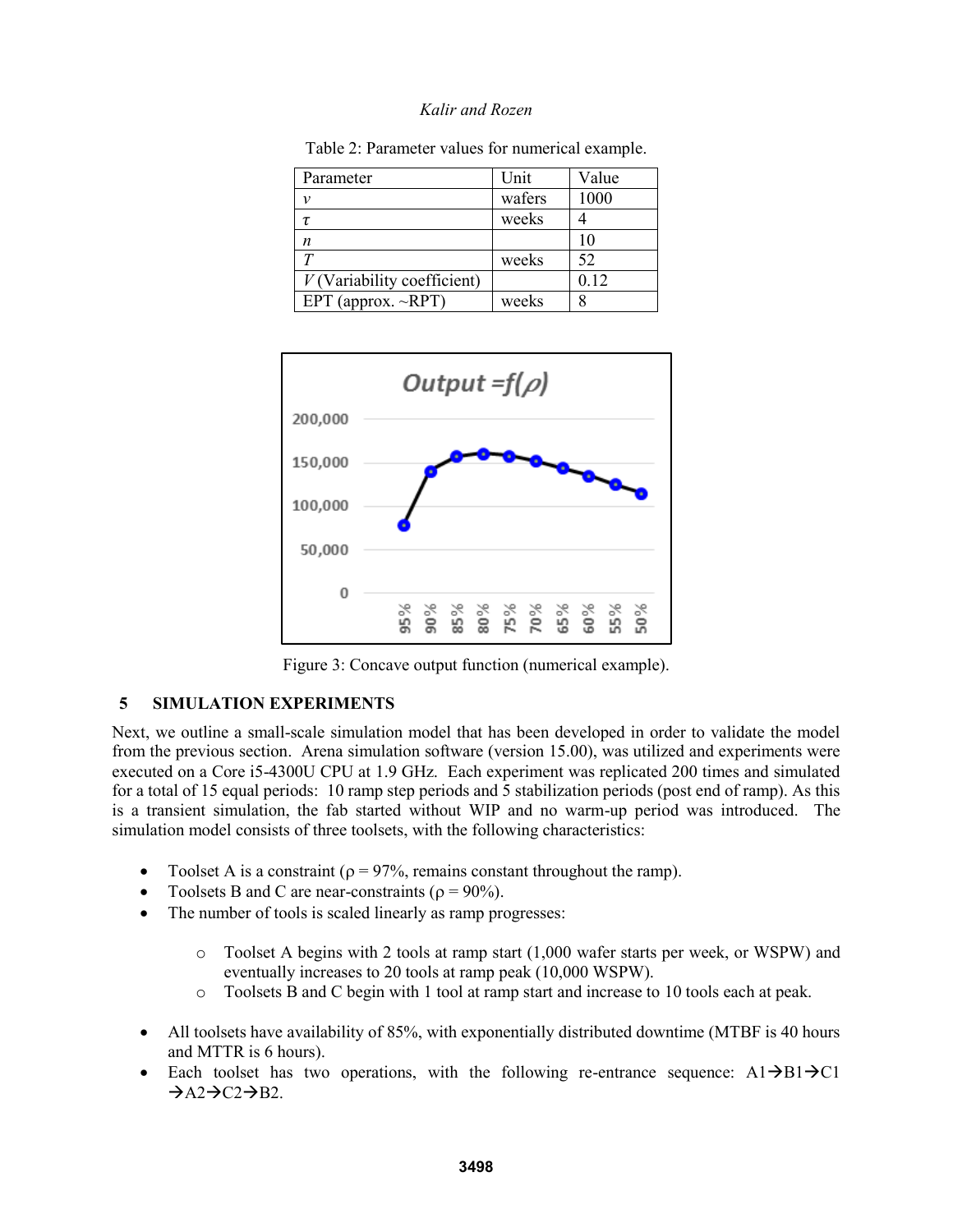- Process times at each operation are distributed uniformly with values ranging  $\pm 14\%$  around their mean.
- No batching or cascading and zero rework or yield loss.

The baseline simulation starts with a 1,000 wafer starts per week (WSPW) and ramps by 1,000 each period, until the peak at 10,000 WSPW. The capacity of each toolset is set according to this baseline ramp. In addition to the baseline scenario, 5 other scenarios were simulated, to model a reduced range of starts during ramp, at 75%-95% of the baseline scenario.

Figure 4 shows Cumulative Output Difference Ratio (CODR), which is the ratio between each scenario and the baseline scenario (100% loading). For example, if the baseline scenario resulted in an output of 1,000 wafers during period 1, while the 95% loading scenario resulted in an output of 1,200 wafers during the same period, then CODR of 95% scenario is defined as follows:

$$
CODR(t=1) = \frac{1200 - 1000}{1000} = 20\% \tag{7}
$$

This means that the 95% scenario provides 20% more output during the first period relative to the baseline scenario. As can be observed in Figure 4, the 80-85% scenarios are not only better in terms of cumulative output over the entire ramp period (providing 5-6% extra output by the end of the ramp) – but also maintain their superiority during the post ramp period. Clearly, more output earlier is preferred over the other scenarios even if eventually the differences diminish (after a sufficiently long post ramp period.) The 75% scenario, on the other hand, cannot keep up with the cumulative output of more loaded scenarios and, eventually, the significant lower portion of starts results in output loss during the post ramp period. Therefore, the capacity margin needs to be carefully analyzed before it is applied, such that it minimizes long term output loss.



Figure 4: Average cumulative output, normalized versus baseline scenario (CODR).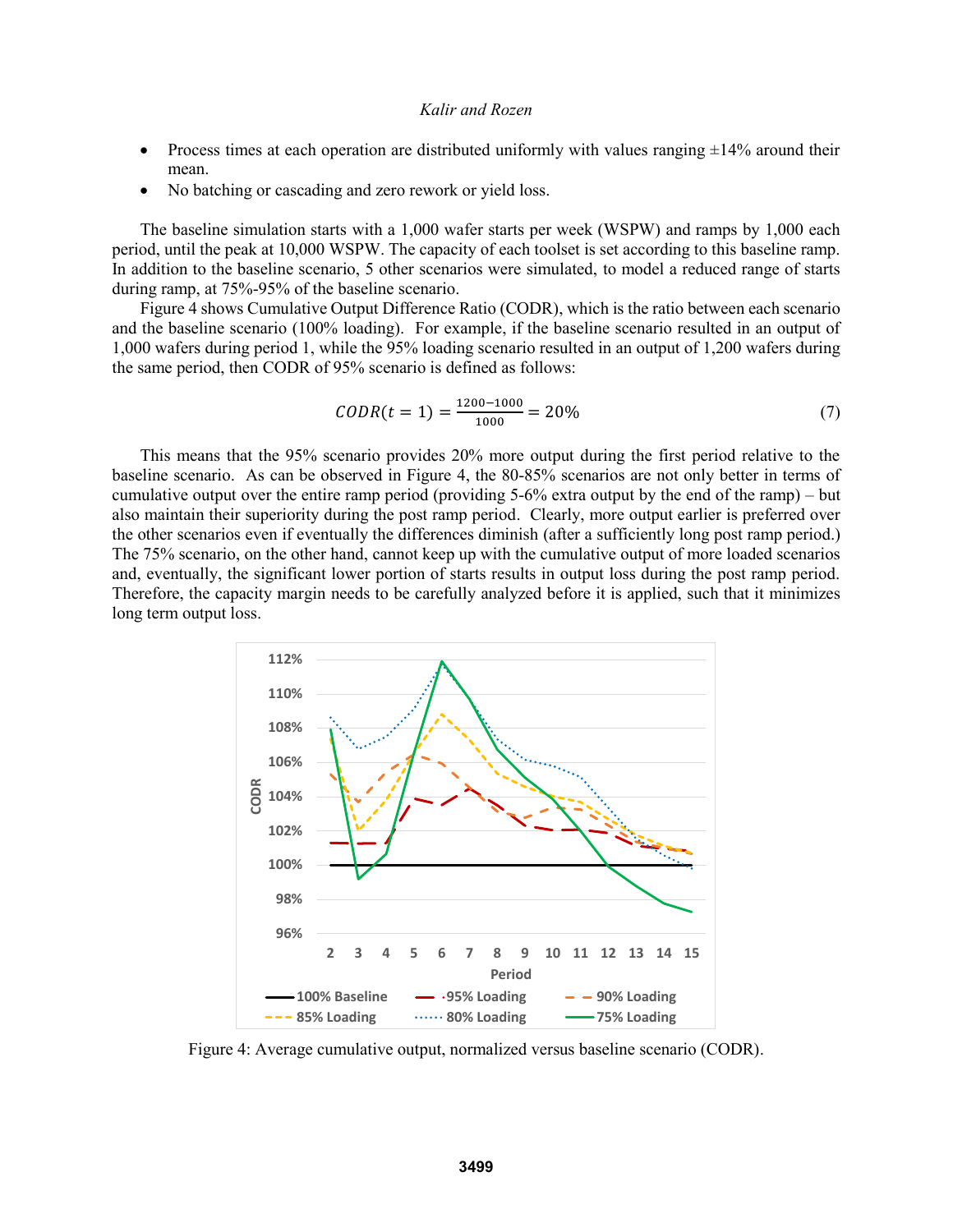### **6 CONCLUDING REMARKS**

In this paper, a model has been proposed to address the question of optimal starts during ramp in order to maximize total output over a planning horizon, accounting for the installed capacity and expected cycle time. We devised an optimal solution to a special case (fixed constraint utilization) and supported our solution with simulation experiments. The simulation has incorporated real fab behavior in terms of factors such as re-entrant flow, multiple toolsets, tool installations occurring on different toolsets at different times, variance resulting from tool downtime events, etc.

Our key insights can be summarized as follows: (1) It is desirable to enforce a capacity buffer on the wafer starts introduced into the fab during ramp. The size of the buffer is dependent on the operating curve of the fab; (2) The sensitivity of the cumulative output function to deviations in the buffer is not steep – as long as deviations are within a small range  $(\pm 5\%)$  – but deteriorate fast when larger deviations occur; and (3) The gains achieved by enforcing a capacity buffer during ramp are expected on both output and cycle time, and during the ramp period as well as the post-ramp period.

In line with these conclusions, our recommendation for practitioners is straightforward even though hard to accept by managers: in ramp capacity planning and execution, do not give up that critical capacity margin!

Further work is in progress to extend the current work on two aspects: (1) extending the proposed model to account for varying utilizations (and subsequently cycle times) through the ramp; and (2) modifying the model to incorporate yields, their correlations with cycle time, and the overall impact of both on output.

### **REFERENCES**

- Benfer, R. H. 1993. *Learning During Ramping: Policy Choices for Semiconductor Manufacturing Firms.* M.S. Thesis, MIT, Cambridge.
- Fayed, A. and B. Dunnigan. 2007. "Characterizing the Operating Curve How Can Semiconductor Fabs Grade Themselves?" In *Proceedings of the 2007 International Symposium on Semiconductor Manufacturing (ISSM)*, 15-17 Oct, Santa Clara, CA: IEEE. DOI: 10.1109/ISSM.2007.4446827.
- Grewal, N. S., A. C. Bruska, T. M. Wulf, and J. K. Robinson. 1998. "Integrating Targeted Cycle-time Reduction into the Capital Planning Process." In *Proceedings of the 1998 Winter Simulation Conference*, edited by D. J. Medeiros et al.,1005-1010. Piscataway, New Jersey: IEEE.
- Haller, M., A. Peikert, and J. Thoma. 2003. "Cycle Time Management during Production Ramp-up." *Robotics and Computer-Integrated Manufacturing* 19(1-2):183–188.
- Hopp, W. J. and M. L. Spearman. 2000. *Factory Physics: Foundations of Manufacturing Management*, 2nd ed. Boston, MA: McGraw-Hill.
- Kalir, A.A. and K. Rozen, 2018. "Maximizing Output During Ramp by Integrating Capacity and Velocity." *IEEE Transactions Semiconductor Manufacturing*. 31(3):327-334.
- Kim, S. and R. Uzsoy. 2008. "Integrated Planning of Production and Engineering Process Improvement." *IEEE Transactions on Semiconductor Manufacturing*, 21:390-398.
- Leachman, R. C., and D. A. Hodges, 1996. "Benchmarking Semiconductor Manufacturing," *IEEE Transactions on Semiconductor Manufacturing* 9(2):158-169.
- Manda, A.B., R. Uzsoy, K. G. Kempf and S. Kim, 2016. "Modeling the Impact of New Product Introduction on the Output of Semiconductor Wafer Fabrication Facilities." In *Proceedings of the 2016 Winter Simulation Conference*, edited by T.M.K. Roeder et al., 2547-2558. Piscataway, New Jersey: IEEE.
- Terwiesch, C. and R. E. Bohn, 2001. "Learning and Process Improvement During Production Ramp-up," *International Journal of Production Economics* 70(1):1–19.
- Tirkel, I., G. Rabinowitz, D. Price, and D. Sutherland. 2016. "Wafer Fabrication Yield Learning and Cost Analysis based on in-line Inspection." *International Journal of Production Research* 54(12):3578- 3590.